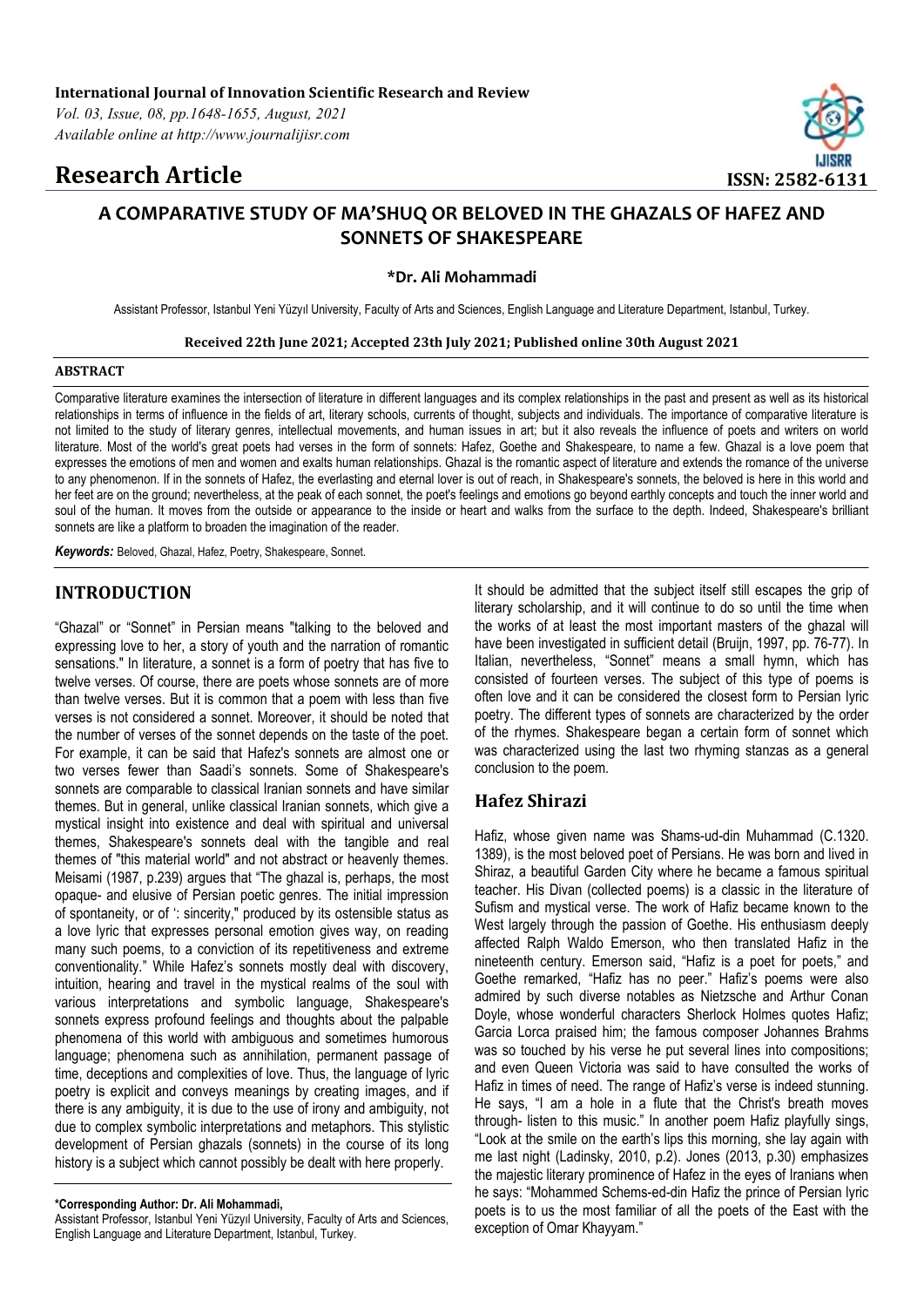Shams-ud-Din Mohammad Hafez, nicknamed Khajeh Hafez Shirazi and known as the tongue of the invisible, is one of the most famous poets in the history of Iran. There is no precise information about Hafez's life, especially when he was born, but it is estimated that he was born around 1325 A.D (726 A.H) in Shiraz. Khajeh Shams-ud-Din Mohammad Hafez Shirazi, an eighth-century Iranian poet, is one of the greatest mystics and lyric poets of all time. In the Iranian tradition, he is called "the tongue of the invisible" and the "translator or interpreter of secrets". Based on an analogy, Thackston (2000, p.64) glorifies the ghazals of Hafiz by stipulating that if Sa'di's Gulistan has been read by more people, and Mawlavi's Masnav has been called the Koran in Persian, no book has been so reverenced, no poet so celebrated, and no verse so cherished as Hafiz's ghazals. Auguries from his divan have decided the fates of individuals and empires, rebels and heretics as well as the pious have died with lines by Hafiz on their lips, and religious and philosophic arguments have been won by apt quotation of a hemistich. Considering Hafiz's life philosophy, Arberry (1947, p.16) reiterates, because he loved truth, sincerity and unity, Hafiz railed against every manner of conflict and discord. He was especially pained and distressed by trifling quarrels and superficial differences, by the hypocrisy and imposture of false ascetics. He criticized bitterly those hypocritical Sufis who claimed to be following his own path but were in reality worldly men, parading their rags and making a display of their poverty. He had no desire to be numbered among them: 'The fire of deceit and hypocrisy will consume the barn of religion; Hafiz, cast off this woollen cloak, and be gone!

# **William Shakespeare**

William Shakespeare was born on April 23, 1564, in Stratford, England. His reputation as a poet, writer, actor and playwright is unique and some consider him to be the greatest playwright of all time, but many of the facts of his life are still obscure. He died at the age of 52 on April 23, 1616. As much as Sa'di, Hafez, Rumi, and Ferdowsi are the embodiment of thought and the language of Iranian literature, and their sayings are well-known, equally Shakespeare has a very honorable place in English culture and civilization. Attridge (2019, pp.4-5) pays attention to Shakespeare's poetic reputation as in: Shakespeare's fame as a poet has long been eclipsed, at least in the popular imagination, by his fame as a dramatist, but for the Elizabethan literary elite, it was the printed books they could buy or borrow to read at home—Venus and Adonis and Lucrece—that marked him as a great writer. Moreover, Attridge (2019, p.301) goes on by saying that, "If Shakespeare initiated or at least acquiesced in publication, this may have been because, late in his career, he returned to the idea of himself as a poet as much as a dramatist." Gilbert (2020, p.35), on the other hand, refers to Shakespeare's definition of poetry: "Shakespeare gives us a hint when he says, "the truest poetry is the most feigning." Again, a paradox." Then, regarding Shakespeare's knowledge of poetic form, he makes the point that, "That Shakespeare was conscious of the power of form, that he thought of style as not merely a technique – but an idea – is evident." (Gilbert, 2020, p.34).

## **Nature In The Sonnets Of Hafez And Shakespeare**

Both great poets, Shakespeare and Hafez, are inspired by nature to instill the themes of love, human and death; but despite their apparent similarity towards nature, their views and poetic applications of nature are quite different. Unlike Shakespeare, Hafez sees nature as something drowning in love. In his view, love is present in all elements of nature, and this forms the foundation of Hafez's intellectual system:

Nafase bâde sabâ mošk fešan xâhad šod = With the arrival of spring, the morning breeze blows like fragrant musk,

 $\hat{A}$ lame pir degar bâre javân xaâhad šod = and once again the world, which had fallen asleep and aged from the cold and winter, will wake up and be alive and young.

Arghavân ǰâme aqiqi be saman xâhad dâd = The Judas tree gives flowers like a cup of red wine to the semen flower,

Čašme narges be šaqâyeq negarân xâhad šod = and the eyes of the daffodil flower will observe the anemone.

in tatâvol ke kešid az qame heyrân bolbol = because of the oppression and cruelty she suffered from the grief of being away from the beloved due to winter,

Tâ sarâpardeye gol na?re zanân xâhad šod = now that spring has come, the nightingale will go to the flower tent all singing and dancing.

Gol aziz ast qanimat šemoridaš sohbat = The flower is precious and lovely, profit by having it,

Ke be baq âmad az in râh-o az an xâhad šod = because it has a short life as it comes to the garden today and leaves tomorrow.

Ey del az ešrate emruz be fardâ fekani = O heart! if you postpone the joy and good moments of today to tomorrow,

Mâyeye naqde baqâ ra ke zamân xahad šod = who will guarantee you that the capital of life will remain until tomorrow and you will be alive until tomorrow? So, rejoice and take as much pleasure as you can today of life.

With this being said, Shakespeare resorts to bright shadow images of nature to persuade his beloved to express love:

Nay, if you read this line, remember not The hand that writ it; for I love you so That I in your sweet thoughts would be forgot. If thinking on me then should make you woe O, if, I say, you look upon this verse, When I perhaps compounded am with clay. Do not so much as my poor name rehearse, But let your love even with my life decay Lest the wise world should look into your moan (Sonnet 71)

Regarding the above, Shakespeare delineates that once his beloved reads these verses, she should forget who composed them because he cherishes her so much so that he finds it better for her to forget him than be despondent about him. Besides, he advises his beloved that, if one day, she looks at this poem when he's most probably dead, buried and mixed with soil, she'd better not mention his name anymore; this will make the love perish with his death. However, he urges his beloved to be aware that after his death, if his beloved does not follow what he said, everyone will realise the cause of her despondency and will ridicule her when he's not in this world. In addition to encouraging the beloved to express love through vivid images of love that are present in the components of nature, Hafez continues to arouse the desire for excellence and transcendence in the thirsty soul of man. The romantic relationships between the elements of nature depicted in the above verses owe more to Hafez's mystical view than to his poetic power of expression. The same message of temporary aspect of life and inevitability of death in Hafez's sonnets has been induced by creating much more visual and vivid images of the elements of nature.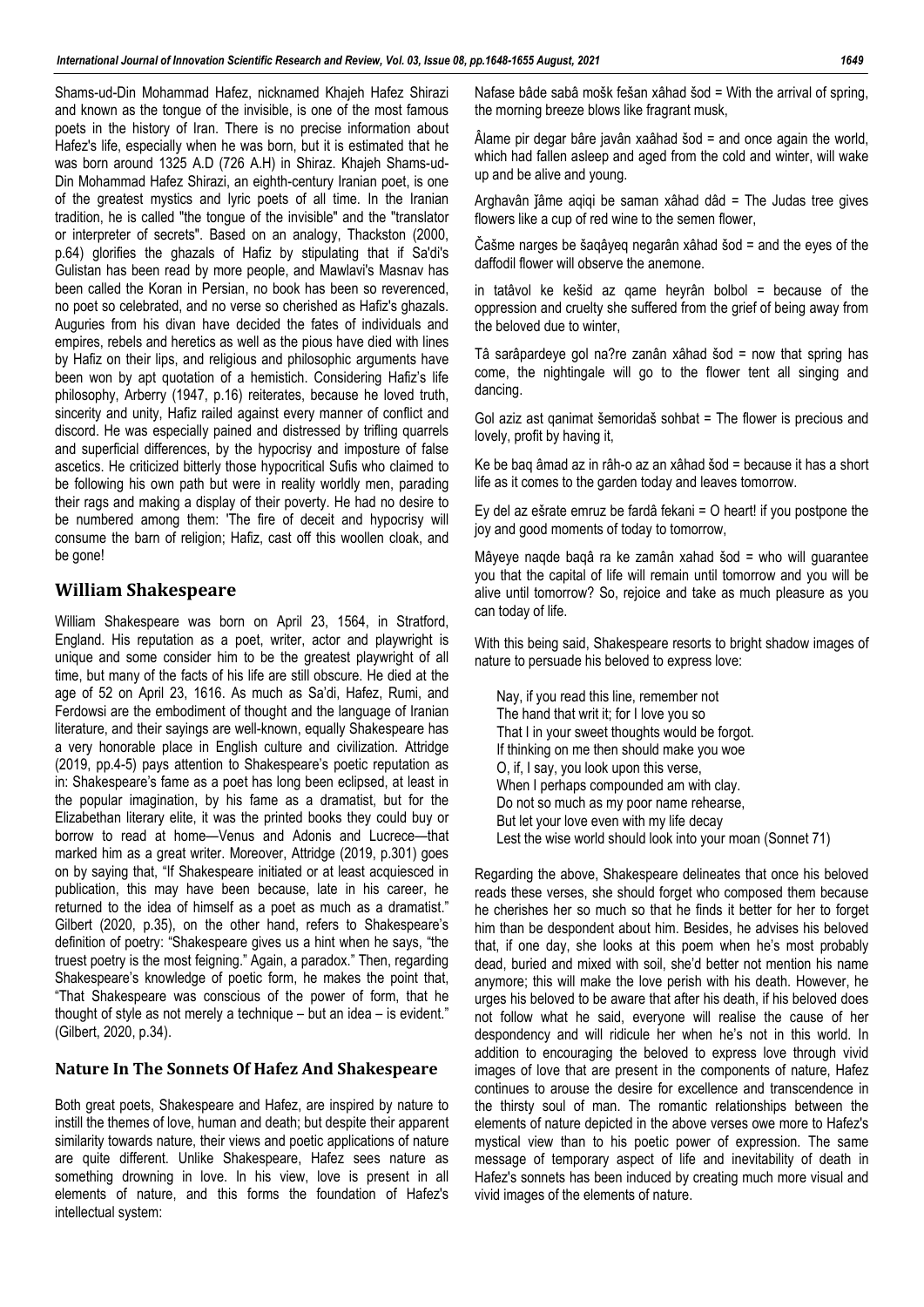Zamân-e xošdeli daryâb-o daryâb = Always try to be appreciative of good times

Ke dâ?m dar sadaf gohar nabâšad = since they are temporary (as pearl cannot be found in every shell).

Gol aziz ast qanimat šemoridaš sohbat = flowers are precious and must be valued

Ke be bâq âmad az in râh-o az ân xâhad šod = as they are short-lived coming today and fading away tomorrow.

Nonetheless, this sublime nature at the peak of greatness and glory in the absence of the beloved is meaningless.

Gol bi roxe yâr khšh bâšad = Even the flower is not beautiful without seeing the beloved Bi lâle ezâr xosh nabâšad = and spring is not pleasant without drinking wine

ǰân bi ǰamâle ǰânân, meyle ǰahân nadârad = I cannot live in this world without seeing the beautiful face of the beloved

Ânkas ke in nadârad, haqâ ke ân nadârad = when there is no love, indeed, there is no life.

In most of Shakespeare's sonnets, images of nature are more verbal than visual; for this reason, this kind of presentation of nature does not actually lead to a deep emotional connection although the message is the same as the message of Hafez. "You are the mirror of your mother, who remembers the spring of her youth in you. You will also see the same spring of youth in the glass of your life, despite all this torture" (Sonnet 3). In Shakespeare's sonnets, nature is more a symbol of the dying and passing quality of time. In an attempt to offer a solution to human mortality, Shakespeare suggests two ways: Immortality either by finding one's name in the poet's poems or by encouraging him to reproduce and continue his generation. "If you have a child, by the time you are old, you will indeed live twice, in the face of your child and in my poetry" (Sonnet 17). Shakespeare occasionally mourns the passing of time and when sees the coming of old age, by using the images of the nature's death or the expression of his weakness by mere similes and metaphors, he extends his hand to the beloved and asks for compassion:

You with me after I am gone That time of year thou mayst in me behold When yellow leaves, or none, or few, do hang Upon those boughs which shake against the cold Bare ruin"d choirs, where late the sweet birds sang In me thou seest the twilight of such day As after sunset fadeth in the west Which by and by black night doth take away Death"s second self, that seals up all in rest In me thou see"st the glowing of such fire That on the ashes of his youth doth lie As the deathbed whereon it must expire Consumed with that which it was nourish"d by This thou perceivest, which makes thy love more strong To love that well which thou must leave ere long (Sonnet 73)

To illustrate, in this poem, the speaker invokes a series of metaphors to characterize the nature of what he perceives to be his old age. In the first quatrain, he tells the beloved that his age is like a "time of year," late autumn, when the leaves have almost completely fallen from the trees, and the weather has grown cold, and the birds have left their branches. In the second quatrain, he then says that his age is like late twilight, "As after sunset fadeth in the west," and the remaining light is slowly extinguished in the darkness, which the speaker likens to "Death's second self." In the third quatrain, the speaker compares himself to the glowing remnants of a fire, which

lies "on the ashes of his youth"—that is, on the ashes of the logs that once enabled it to burn—and which will soon be consumed "by that which it was nourished by"—that is, it will be extinguished as it sinks into the ashes, which its own burning created. In the couplet, the speaker tells the young man that he must perceive these things, and that his love must be strengthened by the knowledge that he will soon be parted from the speaker when the speaker, like the fire, is extinguished by time. While Hafez, at the same age, does not lower his lyrical tone in any way as if love permanently like the phoenix bestows another life upon him:

Garče piram to šabi tang dar aqušam gir = Although I'm old, hug me tightly this one night

Tâ sahargah ze kenâre to ǰavân bar xizam = until I get up at dawn while being by you

Qadde xamideye mâ sahlat nemâyad ammâ = do not look down on my curved height

Bar čašme došmanân tiz, az in kamân tavân zad =because even this height can overcome the rivals and the malevolent ones.

In the first verse, the night that is the only natural element, fades with the glow of dawn and promises life again.

# **The Theme Of Love In Hafez And Shakespeare**

Love is a universal theme for expressing human feelings and emotions. From the very beginning, it has been the subject of many great literary works of the world. Expressing this theme in the form of a lyric also requires special abilities that not every lyric poet has. Hafiz, this unique Iranian poet, and William Shakespeare, the famous British lyricist and playwright, both have written in this regard with some particular commonalities. With respect to the popularity of Hafez and the Europeans' knowledge of this famous Iranian poet, Shakespeare's place in Iran and with regard to the universality of literature and the beginning of this process among Persian literary works, this article tries to conduct a comparative study of these worldknown authors and examine their commonalities so as to introduce their majestic literary capabilities to the world. This symbolic language developed gradually over hundreds of years. Hafiz brought it to perfection in his poetry. Even today, people argue about the "true" meaning of his verses—is he simply describing the joy of walking in the garden or speaking symbolically about God's delight in the material forms of His Creation? Or both? When he praises a wealthy patron or the charms of a young woman, is he really celebrating God, his true Patron and Beloved? Perhaps both. For Hafiz does not see God as separate from the world—wherever there is love, there is the Beloved. The Indian Sufi teacher Inayat Khan explained, "The mission of Hafiz was to express to a fanatical religious world that the presence of God is not to be found only in heaven, but also here on earth." In Persian, Hafiz is sometimes called the tongue of the invisible, for so many of his poems seem to be ecstatic and beautiful love songs from God to His beloved world. Hafiz shares his intoxication with the magic and beauty of divine life that pulsates everywhere around us and within us. He urges us to rise on the wings of love. He challenges us to confront and master the strongest forces of our own nature. He encourages us to celebrate even the most ordinary experiences of life as precious divine gifts. He invites us to "awake awhile" and listen to the delightful music of God's laughter.

What is this precious love and laughter Budding in our hearts? It is the glorious sound Of a soul waking up! (Ladinsky, 2010, pp.15-16)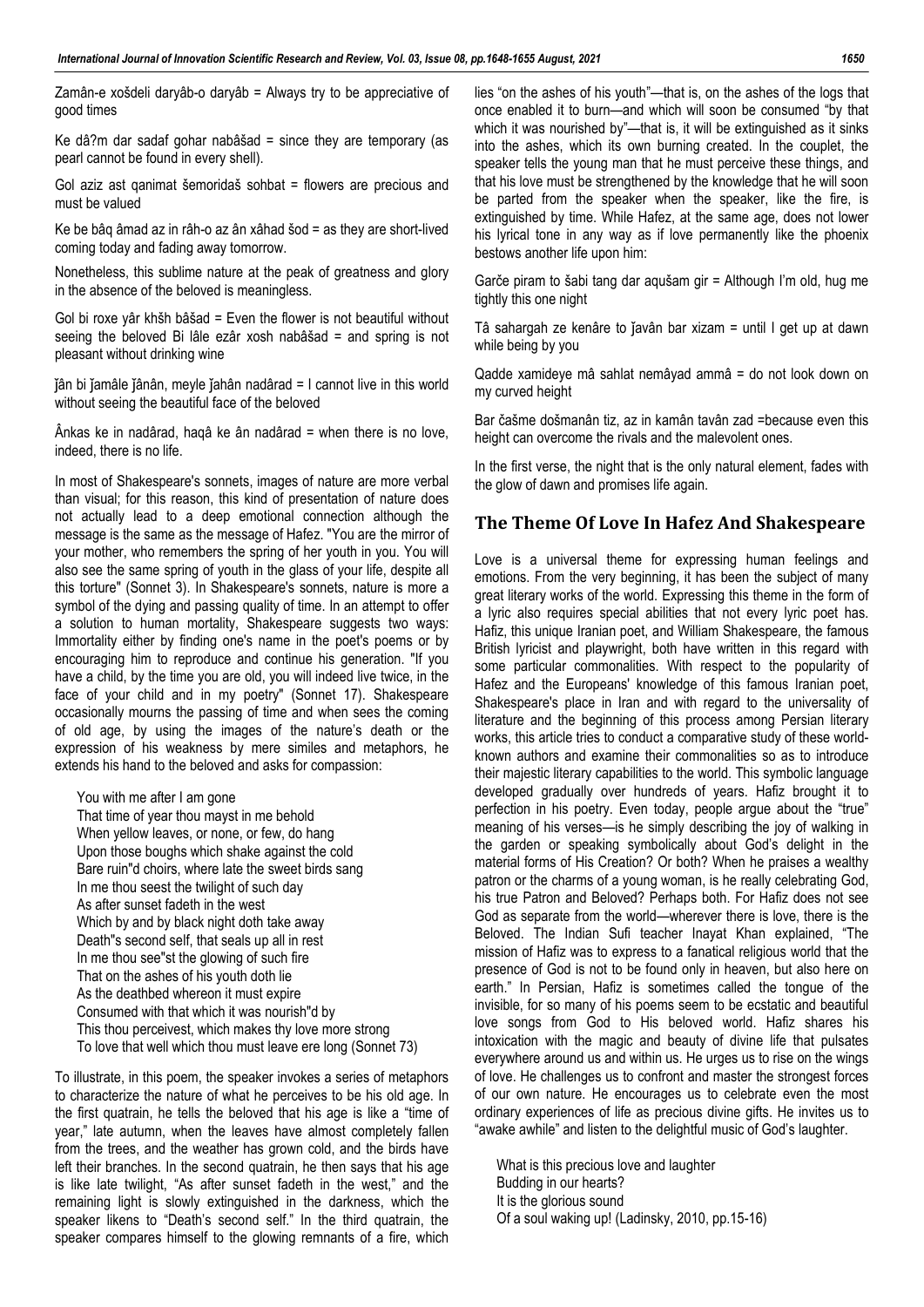# **Examining The Beloved In The Lyric Poems Of Hafez And Shakespeare**

# **The Beloved of Hafez**

Avery and Heath-Stubbs (1952, p.9) elucidate the depiction of Ma?šuq (Beloved) in Hafez's ghazals as follows: The beloved becomes the Divine Lover; Separation from Him, in its various degrees, is the Dark Night of the Soul, union with Him the mystic's ecstatic absorption in the absolute. Oriental commentators, indeed, give a precise allegorical significance to every point which the poet enumerates in describing the beauty of his beloved. Thus, the mole of the cheek signifies the point of Divine Unity, the beloved's curling tresses are the glory which at once veils and reveals the splendours of God, and so on. Indeed, the beloved of Hafez can be examined from two perspectives of physical and behavioural attributes. As for physical characteristics, the following can be mentioned:

### **Beautiful face**

Ârezaš râ be masal mâhe falak natvân goft =The gorgeous face of my beloved cannot be compared to the moon,

Nesbat-e dust be har bi sar-o pâi natavân kard = because she cannot be compared to any idiot.

Ruye xubat âyati az lotf bar mâ kašf kard = Your beautiful face revealed to us the grace of a verse, a sign of conquest,

Zân zamân joz lotf-o xubi nist dar tafsire mâ = That is why, in our interpretation there is nothing but grace and goodness. Simply put, Everything I have seen from you so far has been full of grace and goodness and nothing else. That is, it is full of grace and benevolence, so that is why every word we say is grace and good. Elsewhere, Hafez expresses suspicion on the truth of religion or probably humiliates it via comparing its inferior nature to the splendid allure of his beloved and drinking wine with her: "How can we, now, bow to Mecca, With the Beloved here and drinking our wine?" (Crowe, 2001, p.68).

Roxe to dar delam âmad morâd xâham yâft = The thought of your face came to my mind, God willing, that this wish will come true,

Čerâ ke hâle neku dar qafâye fâle nekust = because having a good feeling always comes as a result of a terrific fortune telling. In other words, the depiction of your face in my memory is a blessing that will be followed by a romantic union with the beloved. As Crowe (2001, p.47) puts below, once again the lover (Hafez) is called upon to take action to reach his beloved so as not to regret later: "Hafiz, get up, and run to the Beloved before this goes too far. Don't be like that silly rabbit who built his lover's likeness out of tar!"

Hosne ruye to be yek jelve ke dar ayene kard = All these beautiful and imaginative images that are in the mirror of people's fantasies and imaginations,

in hame naqš dar ayineye ohâm oftâd = are due to the effect that the beauty of your face threw on the mirror of existence for only a moment.

Hâfez az šoqe roxe mehre foruqe to besuxt  $=$  Hafez burnt with the desire of seeing your bright and radiant face,

Kâmkârâ Nazari kon suye nâkâmi čand = O You, prosperous girl! take a kind look at the helpless people around you who are desperately in love with you.

When the Veil lifts, a further arresting image struck in Ḥāfiẓ's verse is the miḥrāb-like shape that the lover perceives in the twin-arched eyebrows of the Beloved's countenance. The metaphor signifies unmistakeably the mystery of tajallī, the Divine 'epiphany': the Beloved's face is the direction towards which the true devotee must turn, like the Koranic angels once commanded by the Lord to worship the human form as the supreme locus of God's chosen visible manifestation. Hāfiz writes in another ghazal:

Dar ṣawma'a-yi zāhid u khalvat-i Ṣūfī,

Juz' gūsha-yi abrū-yi Tu, miḥrāb-i du'ā nīst. (Lewisohn, 2010, p.223)

Here, Hafez portrays his love philosophy when he utters: in the worship place of asceticism and in the privacy of a Sufi, there is no altar of prayer except the corner of your eyebrow, that is, the ascetic, the devotee and the Sufi are all in love with you and are your supplicants.

#### **Hair**

Ruze avval ke sare zolf-e to didam goftam = The first day I saw your hair, I said to myself that,

Ke parišâniye in selsele râ âxar nist = the distress of this chain is endless. That is, the more the hair is disheveled, the more the hearts are distressed because the place of solace for both heart and hair is the same. As a result, since the mess of hair has no end, the anxiety of the heart will be incessant either.

Key dahad dast in qaraz yâ rab ke hamdastân šavand = God, when will my wish come true that

Xâtere maǰmueye mâ zolf-e parišâne šomâst = I will have touch the messy and troubled hair of my beloved with a peace of mind?

Kas nist ke oftâdeye ân zolf-e dotâ nist = O my beloved! Everyone is in love with and hooked on you one way or another; Your curly and messy hair is like a snare that is spread on the path of all lovers

Dar rahgozare kist ke dâmi ze balâ nist = and no one can be found on whose path, there is not a snare of love.

Zelle mamdude xame zolf-e to?m bar sare bâd = The wide shadow of the twist of your hair will always be on my head,

Kandarin sâye qarâre dele šeydâ bâšad = because my crazy heart can rest only in this shadow. "Ruze avval ke sare zolfe to didam goftam= The first day when I beheld Thy tress-tip I spake

Ke parišâniye in selsele râ âxer nist = Sating: "End to this chain's confusion is not" (Homayoun Far, 2001, pp.141-142)

Given the above verses, utilizing hyperbole, the poet exaggerates about the beloved's hair by phrasing that: the day I saw your hair, I said that the distress of this chain is endless. That is, the more dishevelled Zulf (The beloved's hair) is, the more hearts are disturbed because the position of hearts and their serenity are the beloved's Zulf. So, once Zulf gets dishevelled, hearts get upset as well. However, since the agitation of Zulf has no end, the anxiety of the hearts will not terminate either.

### **Eyes**

Ze čašme šuxe to jan key tavân bord = How can  $\ell$  get away from the magic of your rhythmic eyes and pleasant looks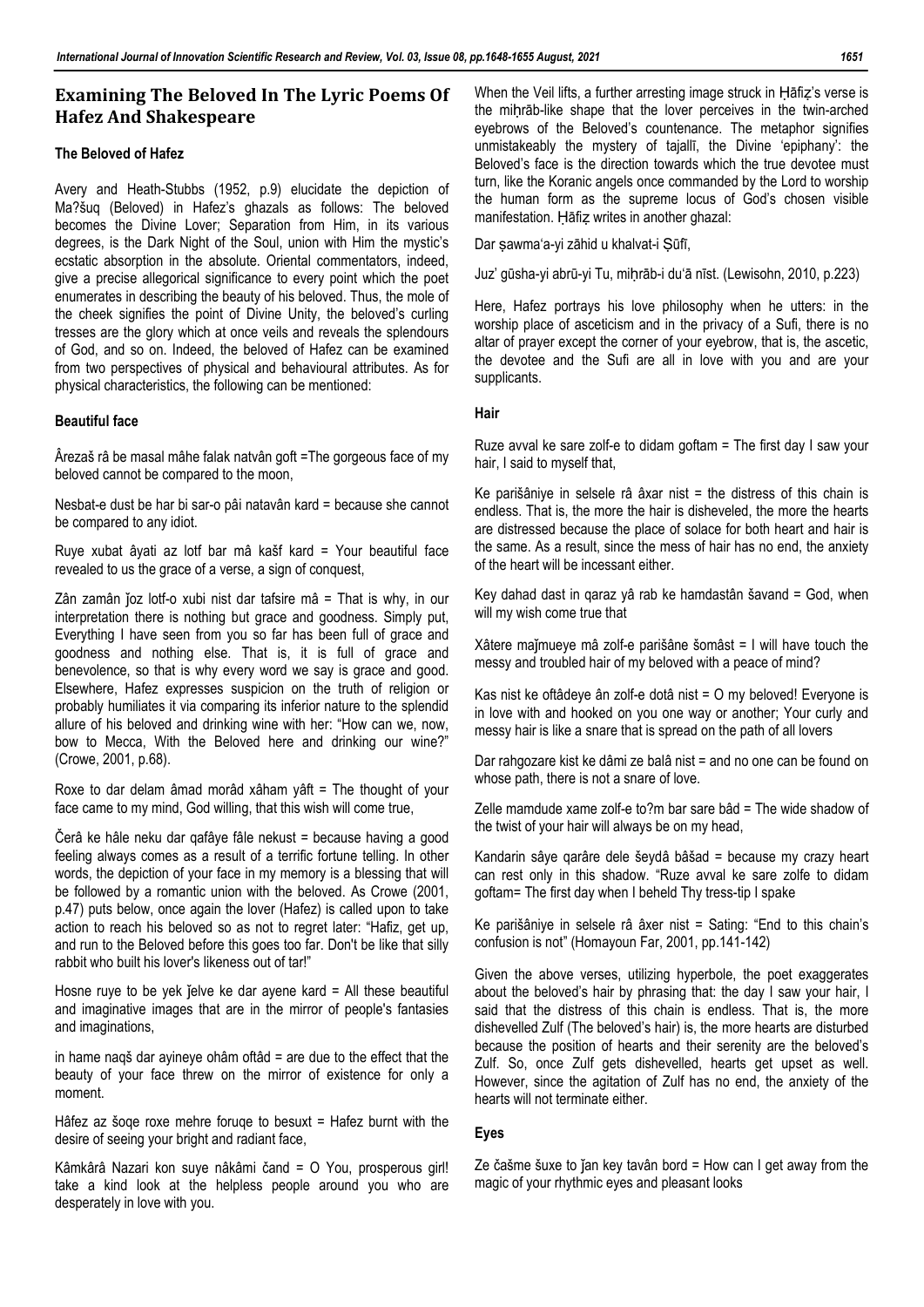Ke da?m bâ kamân andar kamin ast = which is constantly lurking with the bow of your eyebrow? That is, the wind and the arched eyebrows are perpetually hunting for hearts. So how can I get rid of it?

Elm-o fazli ke be čel sâl delam  $jan?$  âvard = I am afraid that the knowledge and virtue that I have accumulated for forty years.

Tarsam ân nargese mastâne be yaqmâ bebarad = will be plundered by the drunken and charming eyes of the beloved at once. In other words, I fell into the drunken eyes of my beloved, who robbed not only my heart, but all my knowledge and elegance.

Man az range salâh ân dam be xune del bešostam dast = From the moment the beloved invited even the sober to her party with her hangover and intoxicating eyes, I gave up my peace and piety

Ke čašme bâde peymâyaš salâ bar hušyârân zad = and joined the gathering of her enthusiasts and drunkards of her love.

 $\hat{A}$ n čašm-e  $\hat{I}$ âvdâneye âbedfarib bin = Look at those charming eyes which can deceive even an ascetic

Kaš kârvâne sahar be donbâle miravad = that a caravan of magic and sorcery are following them.

Magaram čašm-e siyâh-e to biyâmuzad kâr = Unless your black eyes teach me this skill,

Var masturi o masti hame kas natvânand = otherwise, not everyone will be able to reveal the secrets of love while drunk.

### **Lips and Mouth**

ǰân fadâye dahanaš bâd ke dar bâqe nazar = May my life be sacrificed for you because in the garden of beauty, the creator of this world

Čaman ârâye ǰahân xoštar az in qonče nabast = did not create a more beautiful painting than the bud of your small mouth.

Bedân havas ke be masti bebusam ân labe la?l = Just like drinking multiple cups of wine,

Če xun ke dar delam oftâd hamčo ǰâm-o našod = I drank a plethora of difficulties to kiss her red lips while drunk, but I did not achieve my dream.

#### **Height**

Ba?d az in daste man-o dâman-e ân sarve boland = From now on, I will be the only companion of that beautiful beloved and I will continue to love her and take refuge in her hug,

Ke be bâlaye čaman az bon-o bixam bar kand = The lover who has made me miserable with her height which is like a tall cedar.

Mišekoftam ze tarab zân ke čo gol bar labe juy = I was blossoming with joy, like a flower,

Bar saram sâyeye ân sarve sahi bâlâ bud = because the shadow of the beloved like a stature had fallen on me.

#### **Eyebrows**

Beǰoz abruye to mehrâb-e dele Hâfez nist = Except for the bow of your eyebrow, the heart of Hafez has no qibla

Tâ?te qeyre to dar mazhabe mâ natvân kard = because in our religion, only You (The Beloved) can be worshiped.

Gušeye abruye tost manzele jânâm = The shelter and home of my soul is in the corner of your eyebrow,

Xoštar az in guše padešâh nadârad = even the king has no better corner/dwelling than this place (your eyebrow).

### **Eyelashes**

Moǰeye siyâhat ar kard be xune mâ ešârat = If your black eyelashes decided to murder us, beware of her deception and do not do anything wrong. That is, if the black eyelashes used cunning and deceit to shed our blood,

Ze faribe u biyandiš-o qalat makon negârâ = Do not be deceived by her and do not ignore her trick either, because if you kill us, you will regret killing us sincee you will not find a lover like us anymore.

Be moǰgâne siyah kardi hezârân rexne dar dinam = O Beloved! With your black and beautiful eyelashes, you created thousands of gaps in my shaky religious faith and took them away from me.

Biyâ kaz čašme bimârat hezârân dard barčinam = in gratitude for the service you have rendered to me, let me remove thousands of pains and calamities willingly from your charming and deceitful eyes.

Šarm az an čašm-e siyâh bâdaš-o moǰgâne derâz = Shame on anyone who sees the black eyes, long eyelashes and the charm of my beloved,

Her ke del bordan-e u did-o dar enkâr-e man ast = yet, he denies me. That is, shame on the one whose benefit denies my madness and disgrace. Because once my beloved notices anyone with those gorgeous eyes and eyelashes, they can make him like a captive with the rope around their neck (a symbol of madness and insanity). Put it differently: The purpose of denying me is to deny my love. It means you are not in love. Taking behavioural characteristics into account, Hafez's beloved is of the qualities below:

#### **Torturing the lover**

Bar ân čašm-e siyah sad âfarin bâd = Hundreds of blessings on those black eyes

Ke dar âšeq koši sehrâfarin ast = that kill the lovers in a magical and enchanting way.

In Metaphor and Imagery in Persian Poetry, Seyed-Gohrab (2012, p.100) demonstrates the lover's seriousness in achieving the beloved in the following verses:

"Send me a moth/permission of union in the night of separation, Otherwise, I will burn a world through pain for you, like a candle.

In this couplet, Hafiz uses a hyperbole, warning the beloved that if he does not send a moth as a symbol of union, he will burn the whole world like a candle. The image turns on the double meaning of parvāna: in relation to a candle, it means 'moth,' but in combination with the verb 'send,' one thinks of the meaning 'letter of permission."

#### **Being away from the lover**

Šarbati az lab-e la?laš načešidim-o beraft = When my beloved left, I failed to accompany her and did not kisspassionately her hot red lips

Ruye mahpeykar-e u sir nadidim-o beraft = nor did I see her adorable sexy body, which was as beautiful as moon before she left.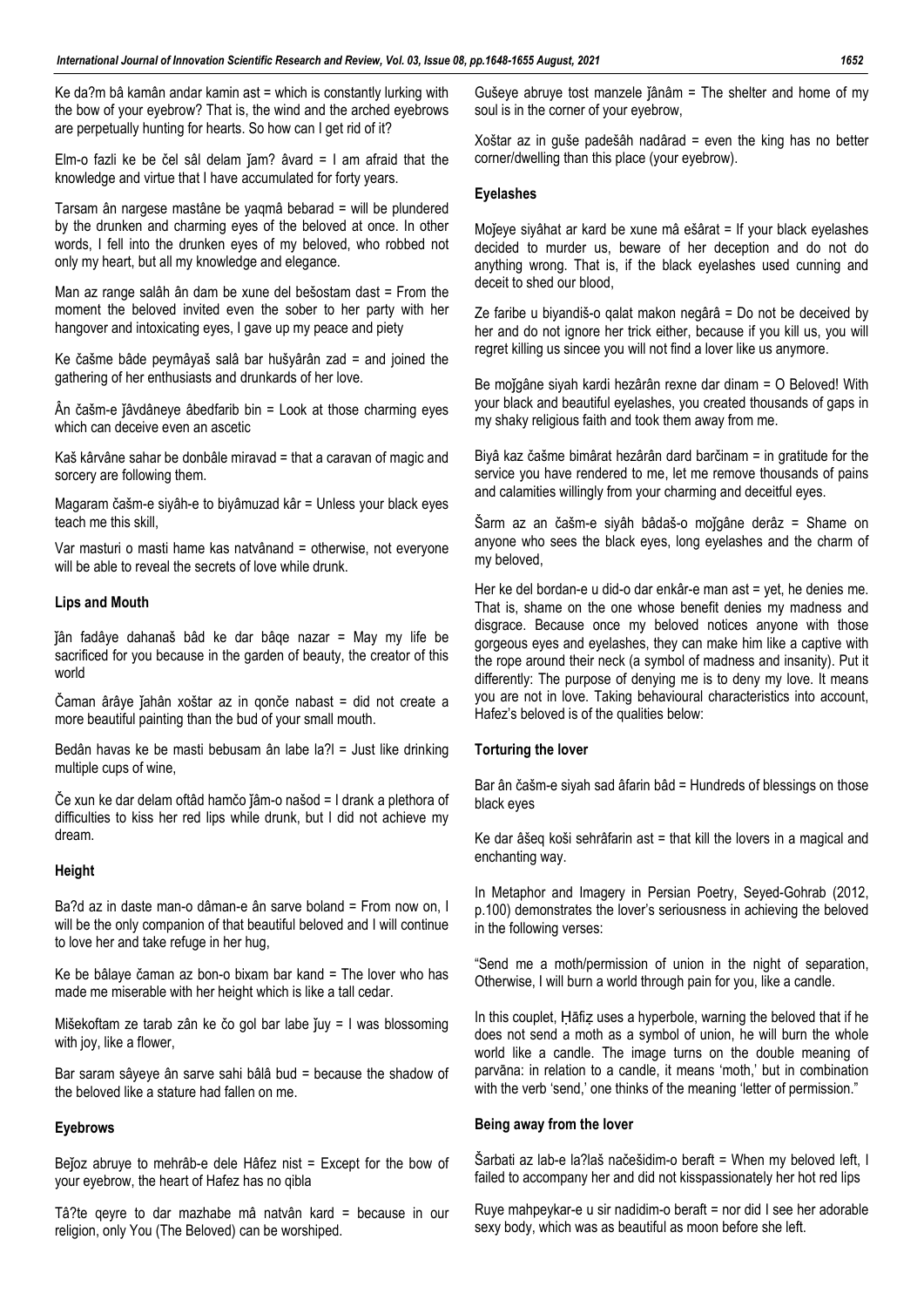#### **Infidelity and breach of promise**

Dey mišod-o goftam sanamâ ahd beǰây âr = Last night, he went; and I said:O, Idol! Fulfil thy covenant

Goftâ qalati xâǰe dar in ahd vafâ nist = he said: "O khwaja! Thou art in error: fidelity in this covenant is none.

#### **Affectation and coquetry**

Zolf bar bâd madeh ta nadahi bar bâdam = Do not open and scatter your pretty hair away as it blows me away (the lover sees himself living always among the beloved's hair).

Nâz bonyâd makan ta nakani bonyâdam = and do not lay your behavior on the sweetness and coquettishness for it destroys the foundation of my existence.

#### **Intoxication**

Dar deyre moqân âmad yâr qadahi dar dast = My beloved, in an intoxicated state, entered the solitude of the drinkers with a cup in her hand,

Mast az mey-o meyxârân az nargese mastaš mast = and the drinkers became intoxicated and unconscious by the state of her drunken eyes.

#### **Having multiple beloveds**

Key konad suye dele xasteye Hâfez Nazari = How can it be possible that your drunken eyes pay attention to the tired and sick heart of Hafez?

čašme mastaš ke be har guše xarâbi dârad = her drunken eye, on which there are many hooked on.

#### **Ignoring the lover**

Piše kamân abruyaš lâbe konam vali = I constantly moan in front of her arched eyebrow,

Guš kešide ast az ân guš be man nemikonad = however, she has pulled the corner of her arched eyebrow and does not listen to me. It also means her eyebrow is like an archery ready to shoot me.

#### **Cruelty and oppression**

Nagereft dar to geryeye Hâfez be hič ru = Hafez's cry did not affect you in any way,

Heyrân-e ân delam ke kam az sange xâre nist = I'm really shocked at your stony heart that feels no pity.

#### **Eternal beauty**

Qobâr-e xat bepušanid xoršid-e raxš yâ rab = Cover her radiant face, which is like the sun,

Baqâye jâvdânaš deh ke hosne jâvdân dârad = Oh, God! give her eternal life because she has permanent beauty.

As pictured above, Hafiz believes that the beloved's beauty is everlasting, which is also endorsed by Shakespeare with respect to his various sonnets. The two poets jointly opine that they are mortal and earthly, nonetheless the beloved is immortal and perpetual. The following illustrates this: "Mortality and immortality are concerns of the

Renaissance sonnet, and in this Shakespeare is no different than his predecessors" (Hart, 2009, p.45). What went above was a very brief description of Hafez's beloved. Picturing the image of the beloved and the extraction of this image through the intertwined lines of exhilarating lyric poems of Hafez is a very arduous task because the beloved shows herself at every corner of this court and since no one paints the face of the beloved more beautiful and sweeter than the lover himself, and no one can speak of her better than him, it goes without saying that the analysis of this image through the verses of such intertwined and continuous sonnets was difficult. In any case, the exhilarating verses of the Divan were the best interpreter of love expression, of which only a few examples were mentioned in the first part of this article. On the other hand, to a rather similar degree, Shakespeare portrays his beloved through roughly the same features. For instance, in the case of her eyes, he remarks that: From thine eyes my knowledge I derive, and, constant stars, in them I read such art (Sonnet 14). In fact, for Shakespeare, his knowledge is rooted in her eyes, hundreds of stars reveal the road to him. Schoenfeldt (2010, p.8) restates this by referring to the Sonnet 130 when he says: "My mistress's eyes are nothing like the sun."

### **Lips**

Love's not time's fool, although rosy lips and cheeks within his bending sickle's compass come; (Sonnet 116). The poet here underscores that although love is not a toy of time and is lasting, the red lips of the beloved will be the victim of the cruel sickle of minutes.

#### **Cheeks**

Thus, in his cheek the map of days outworn. (Sonnet 68). To elucidate, the poet sees the role of the past days in the beloved's cheeks.

#### **Melodious voice**

Music to hear, why heart's thou music sadly? (Sonnet 8). When it comes to her voice, the sweet voice of the beloved, like the pleasant music, calms the soul of the lover. Furthermore, the poet wonders why his beloved, who is the source of others' happiness, is herself sad. "O you who are so full of pride and without love, get out of my sight" (Crowe, 2001, p.56) Thinking of the behavioural characteristics, one can turn to the following:

#### **Distance from the lover**

How far I toil, still farther off from thee (Sonnet 28). The poet, deprived of peace of day and night, remembers the suffering as a memento that being far away from his beloved has left in his heart.

#### **Ignoring the lover**

When thou shalt strangely pass (Sonnet 49). The poet complains about the beloved's disloyalty once he says, the beloved also passes by the lover like a stranger.

#### **Having more beloveds**

The region cloud hath masked him from me now (Sonnet 33). Here, the poet considers his rivals as black clouds that cover the sunny face of the beloved.

#### **Power**

That god forbid that made me first your slave (sonnet 58). Lowering himself, the lover considers himself the slave of the beloved. These features, along with other features such as "making false promises," "torturing the beloved", "complete beauty", "infidelity", etc. are the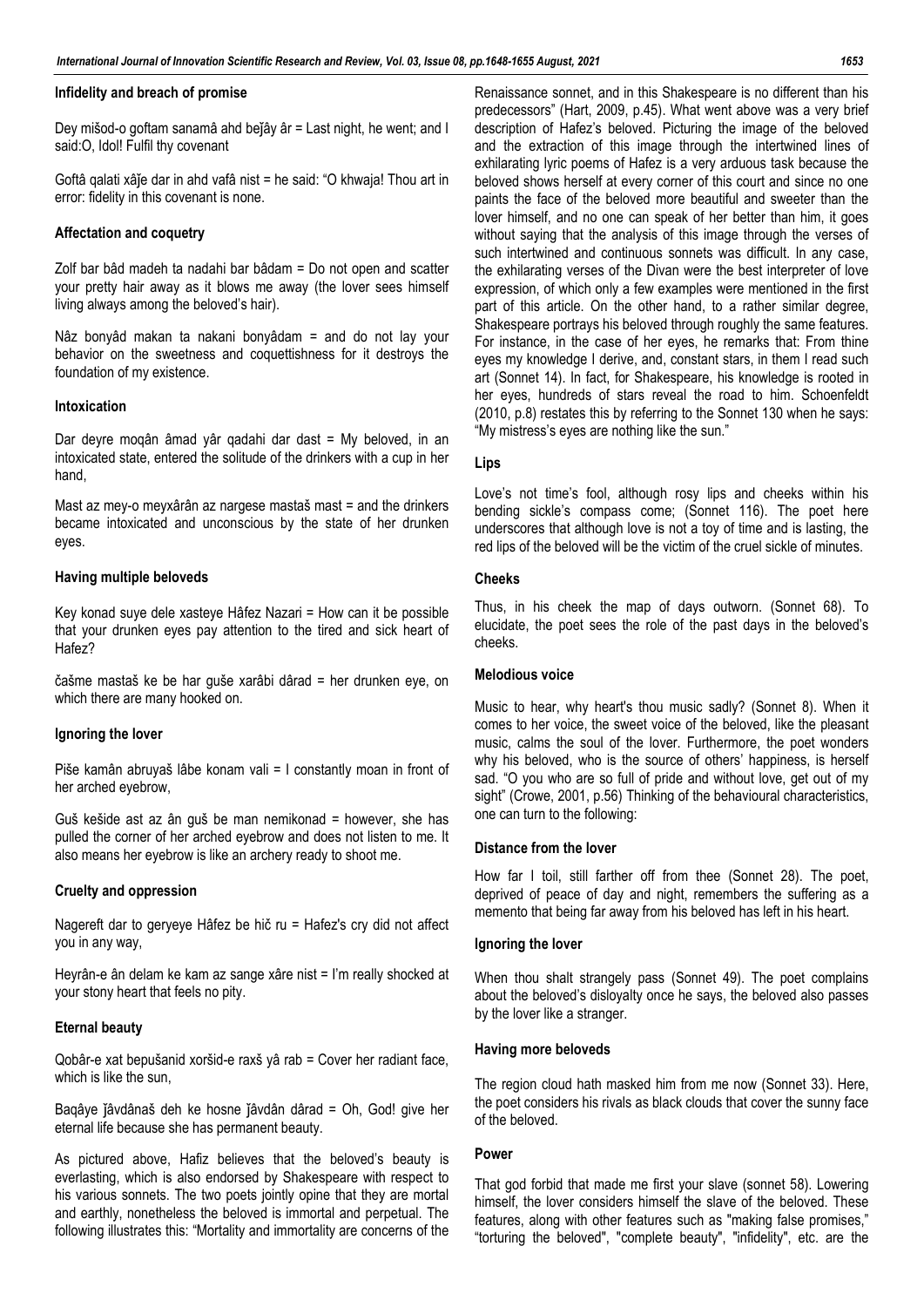main themes of Shakespearean sonnets in the description of the beloved. Now, we examine the two great East and West poets' differences and similarities on the description of beloved.

### **Similarities**

#### **Applying simile**

It is customary to liken human beauties to those of nature, such as the likeness of a beautiful face to the sun; however, in some cases, in the sonnets of both poets, we see the opposite of this tradition. In Hafez, for example, it can be seen that:

Banafše torreye maftule xod gereh mizad = Banafsheh, out of embarrassment, was tying her twisted and intricate hair and twisted it

Sabâ hekâyate zolf-e to dar miyân andâxt = When Saba (early morning gentle breeze) told the story of the goodness and beauty of your hair. Likewise, Shakespeare in Sonnet 99 declares: The forward violet thus did I chide. That is to say, violet smells good from your breathing. According to Hafez, the eyes of the beloved are unique:

Ânan ke xâk râ be nazar kimiyâ konand = Hafez wants those who can make soil gold simply with one look, to look at him out of the corner of their eye to make him feel better,

Âyâ bovad ke gušeye čašmi be mâ konand = but at the same time, he refuses to go to hypocritical doctors to treat his pain and asks God for healing, instead.

Against that time when thou shalt strangely pass, and scarcely greet me with that sun thine eye (Sonnet 49). Shakespeare melodramatically depicts the eyes of the beloved as: your eyes, which are like shining sun, do not leave my broken heart alone during the famine. Additionally, Hafez underlines that the beloved is a road torch when he says:

Dar in šabe siyâham gom gašt râhe maqsud = In this dark night of being far away from the beloved, the road to the beloved has disappeared

Az gušei borun ay ey kokabe hedâyat = if you come out of a corner, the road to the beloved can be revealed because you are like a guide who can lead me to my love.

From thine eyes my knowledge I derive, and constant stars, in them I read such art (Sonnet 14). Similarly, Shakespeare states that my wisdom is rooted in your eyes which are like hundreds of stars showing the road to me. For Hafez, the beloved's beauty is innate:

To râ ke hosne xodâdâde hast-o heǰleye baxt = You, who have innate beauty and happiness by your side,

Če hâǰat ast ke maššâte?t biyârâyad = what is the need for a hairdresser to take care of your make-up? That is, your God-given beauty does not require any make-up!

I never saw that you did painting need (Sonnet 83). Equally, Shakespeare holds her in high regard believing that his beloved is of such a natural unrivalled gorgeousness that does not need any makeup or cosmetics to wear.

From the viewpoint of Hafez, beloved is the lord and king:

Čon man gedâye binešân moškel bovad yâri čenan = For an anonymous poor man like me, having help in that high position is out of reach

Soltân koǰâ eyše nahân bâ rende bâzâri konad = how is it possible for a king to have a secret opinion and love with a slovenly and improvident person like me, who lives in the down part of bazaar?

In line with Hafez, Shakespeare also magnifies and glorifies the beloved by elevating her to a king's status: Being your salve, what should I do but tend Upon the hours and times of your desire? (Sonnet 57). Having said that, he considers himself as her servant who cannot do or wish anything but to have her by his side, so to speak. In the eyes of Hafez, the beloved tortures the lover:

Bar ân čašm-e siyah sad âfarin bâd = Hundreds of blessings on those black eyes

Ke dar âšeq koši sehrâfarin ast = that kill the lovers in a magical and enchanting way.

....... But since I am near slain Kill me outright with looks and rid my pain. (Sonnet 139)

In agreement with Hafez, Shakespeare is also enchanted by the charming eyes of the beloved when he utters: kill me, this half-life man with your gaze, release me from the suffering of being. For Hafez, the beloved has messengers while being far away. The following lines shed light on this:

Sabâ vaqte sahar bui ze zolf-e yâr miâvard = The wind of dawn in the morning brings a scent to us from the hair of my beloved

Dele šurideye mâ râ be bu dar kâr miâvard = and arouses my loving heart by conveying this scent. The subject of this sonnet is the news of the consolation to the lover. When the lover receives the heartening news from his beloved, a new light shines in his life and he begins to live more hopefully.

By those swift messengers return"d from thee, who even but now come back again, assured of the fair health (Sonnet 45). Shakespeare, similarly, refers to those messengers as ones who come from the beloved and are the ambassador of her health. From Hafez's perspective, the beloved is always in the mind of the lover:

Rafiq-e xeile xiyalim-o hamnešin-e šakib = We, the lovers, are the comrade of the imaginary corps, the companion of patience

Qarin-e âtaš-e hejrân-o hamqerân-e ferâq = and being far away from the beloved; that is, I am perpetually in constant thoughts and fantasies that go nowhere and I'm burning as my beloved is detached from me.

Is it thy spirit that thou send"st from thee So far from home…? (Sonnet 61). Shakespeare, on the other hand, hints at the green fantasy of her preoccupying him as something which has become his guest every night although the beloved is far from this close fantasy.

Hafez takes one step further and claims that the beloved does not care about the lover:

Makon be češm-e heqârat negah dar man-e mast = Do not look at me, this drunkard and sinner, with a view of humiliation and contempt

Ke âberuye šariat bedin qadar naravad = because the honour and dignity of the Shari'a /religion are not destroyed by this small sin. This verse is addressed to ascetics and religious people whom the poet says my drinking wine is a small sin and does not harm religion whatsoever. When thou shalt be disposed to set me light and place my merit in the eye of scorn (Sonnet 88). Concerning the above, Shakespeare emphasizes that the day you look down on me and despise my values, I'll take your side and blame myself, revealing that you're righteous even when you're angry and lie about me. Unlike his